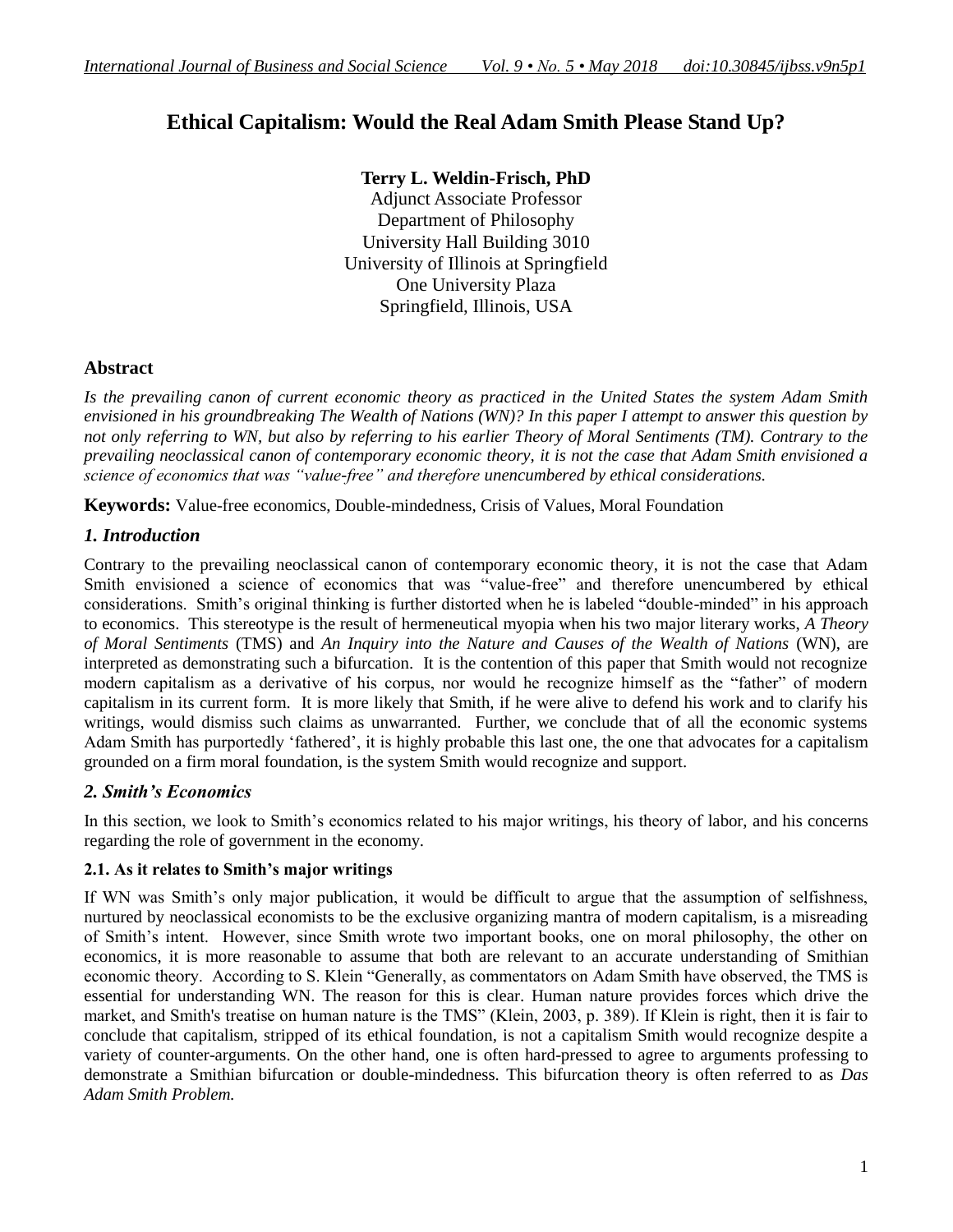These arguments typically hypothesize that at one point in Smith's literary development, especially in TMS, he advocated a sympathetic moral foundation for the conduct of human interactions (when his primary focus was still on moral philosophy), yet somehow, this insistence on a sympathetic moral foundation supposedly shape shifts in WN, from Smith as moral philosopher into Smith as an amoral, value-free, selfish homo economicus (a rational, narrowly self-interested, economic actor). One example of this kind of thinking about Smith's writings comes from Henry Buckle's *History of Civilization in England*, published in 1861. Buckle suggests that "...the two books rested on antithetical conceptions of human nature: that one was dominated by the idea of sympathy and the other by selfishness." Buckle's work (as cited in Tribe, 1999). Many scholars disagree with this interpretation of Adam Smith's intellectual corpus. According to Sam Fleischacker: To claim that Smith's [Wealth](http://www.econlib.org/library/Smith/smWN.html)  [of Nations](http://www.econlib.org/library/Smith/smWN.html) [\(WN\)](http://www.econlib.org/cgi-bin/printarticle2.pl?file=Columns/y2004/FleischackerSmith.html#sources) is grounded on the assumption that people inevitably act out of self-interest, and to imply that the book's major contribution grows out of that assumption is to misread it severely. Everything Smith says about the importance of self-interest is quite humdrum, for his day: he rejects Mandeville's cynical reduction of all human motivations to self-interest, is a greater believer in the possibility of concern for others than Hume, allows more room for sincere religious faith than Voltaire, and differs barely at all from the gentle Hutcheson on the role of self-interest in economics. (Fleischacker, 2004, p. 1)

This brief review suggests the portrayal of Adam Smith through multiple filters. For some, Smith is doubleminded, based on one interpretation of TMS and WN. For others, it becomes impossible to comprehend Smith's economic writings minus his TMS as the clear moral foundation of that later work. For the purposes of this paper, based on the scholarship currently available, it is believed that the latter interpretation is more consistent in making sense out of Smithian economic theory. Thus, at face value, it seems as if Smith would consider any interpretation of his writings rejecting a moral foundation and insisting instead on an amoral, value-free economics, as strictly speaking, a misreading of his intentions.

#### **2.2 As it relates to Smith's theory of labor**

Labor, according to WN, is vulnerable to unfair pay practices by employers. As H. L. Fairlamb points out, …it is possible to agree with various objections to Marx's theory of exploitation, but still believe that labor is systematically underpaid. In fact, this possibility is already implied in Smith's own Wealth of Nations, which noted in numerous places the vulnerability of labor to less than fair wage payment (Fairlamb, 1996, p. 194). It thus appears that Smith is acutely aware of what can only be termed the exploitation of labor. This exploitation is a function of manipulation of the two prices of labor recognized by Smith in WN. On the one hand, there is the price of labor which Smith identified as the price that would be paid for a unit of labor in an ideally free market, what Fairlamb identifies as Natural<sub>1</sub>. That is, a market where there are no systematic monopolistic distortions. However, this ideal market is just that, ideal. What turns out to be true regarding the price of labor is a different reality altogether. Fairlamb depicts this different reality, as Natural<sub>2</sub>. Natural<sub>2</sub> is defined as a compromise between ideal and chronic monopolistic forces. Although Smith suggests that the balance of forces determining the price of commodities also determines the price for labor, that is, he argues that market forces alone should determine the price for labor. However, it turns out that there are mitigating influences working against this ideal price setting mechanism. Those mitigating influences are: first, the ownership of land thus allowing the extraction of rent before wages are determined and second, the ability of those same landowners to collectively monopolize information about prices and costs, thus providing them with a systematic advantage when bargaining with labor over wages (Fairlamb, 1996). Fairlamb goes on to point out: As long as unproductive ownership is paid as rent, then there is a cost in production that is not related to productivity, and that is deducted from the natural value of everything else. And as long as managers and owners have a monopoly on market information, there will not be the availability of information that would drive wages to their natural position. And as Smith notes, these are not occasional circumstances but chronic features of capitalism (Fairlamb, 1996).

What is interesting here regarding the disparity between the ideal of Natural<sub>1</sub> and the reality of Natural<sub>2</sub> is the tension created between what is taken to be the norm of Natural, and the question regarding what is just when it comes to the wages of labor. Here, according to Fairlamb, Smith is aware that Natural, would be considered the norm yet at the same time Smith would not accept such a state of affairs as representative of justice. According to Fairlamb: On the other hand, the capitalists' conspiracy against labor is Natural<sub>2</sub> in the sense of being normal, though Smith does not believe it just: being the norm does not justify an exploitative conspiracy, a monopoly of information and position. Indeed, Smith explains this exploitation in just those terms (Fairlamb, 1996).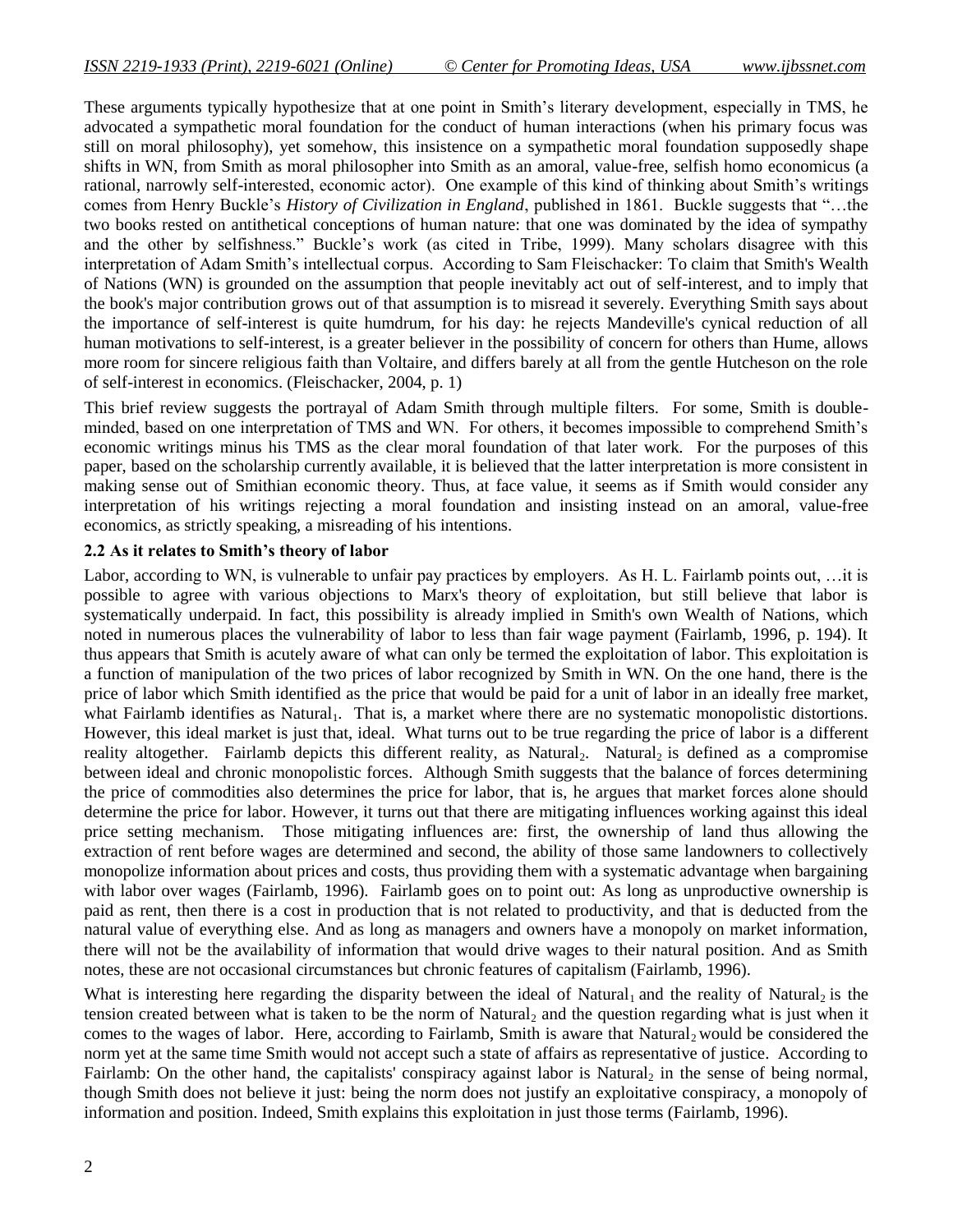It is important to point out here that although Smith hints at a theory of the natural exploitation of labor, he never really comes out and says it openly. However, it is reasonably clear that he doesn't believe that the labor class is sufficiently protected by the laws of supply and demand (Fairlamb, 1996). That being said, it is important to get to some sense of what Smith's preferred position is regarding the type of life a laborer should expect given such an imperfect, class biased system. According to Smith himself: Political economy, considered as a branch of the science of a statesman or legislator, proposes two distinct objects: first, to provide a plentiful revenue or subsistence for the people, or more properly to enable them to provide such a revenue or subsistence for themselves; and secondly, to supply the state or commonwealth with revenue sufficient for the public services. It proposes to enrich both the people and the sovereign. (Smith, 1904, IV.I.1)

This seems, prima facie, a clear-cut assessment of what a laborer should be able to expect from a healthy economy. According to Smith, a laborer should be able to expect plentiful revenue or subsistence either from their employer or through their own initiatives and entrepreneurial endeavors. On the other hand, the state should expect revenues sufficient to provide necessary public services. Although it appears that Smith saw clearly what is entailed in an economic system that produces a just wage for labor and an appropriate level of revenue to the state for provision of necessary public services it is also clear that this ideal of market justice was somewhat vague. In fact, it appears from the evidence available that Smith never fully unpacks the implications of the disadvantages faced by wage labor in the real marketplace. Again, according to Fairlamb: Finally, however, because Smith usually speaks as if only one hand is at work, naturally guiding the marketplace toward fair prices, he does not fully draw out the systematic implications of the disadvantage of labor, that is, the class biased forces of the capitalist economy. Whereas for many commodities it may be enough to protect the operation of supply and demand, it is not enough to turn the labor market over to the forces of supply and demand, especially under conditions that are not perfect, which no market is. There is in the labor market a tendency away from the natural price, a second invisible hand favoring the capitalist's bargaining position and depressing wages down to a bare subsistence level regardless of the degree of aggregate social prosperity. In the case of real labor markets, we cannot trust spontaneous tendencies because we cannot have the hand of equilibrium without the hand of exploitation, the result of which is a systematic impoverishment of labor (Fairlamb, 1996).

In summary, the discussion of Smith's economics as it relates to labor requires a clear delineation between the ideal of one invisible hand working not only in commodity markets but also in the wage labor market. This is important because, as Fairlamb points out, when it comes to wage labor, it is not one hand at work but two. The other hand at work here is not predisposed to a sympathetic consideration of labor's need for a fair wage. Rather, this other hand is predisposed to ensure that rent is taken before wages are paid and it is further predisposed to allow this same group of landowners to collectively monopolize information about prices and costs, thus providing them a systematic advantage when bargaining with labor regarding wages. A folksier way to conceive of this situation is to say that while one invisible hand is busy guiding the economy in an efficient manner, the other hand is busy picking labors' pocket. With this observation in mind we will now turn to a discussion of Smithian economics as it relates to the involvement of government.

## **2.3 As it relates to Smith's view of government's role**

Smith was reluctant to call in governmental officials in situations where the market did not function in such a way that labor received a just or natural wage. According to Donald R. Stabile: Under normal conditions, which included virtuous and informed traders, the market was sufficient for attaining the just or natural wage. Where it was not, Smith was more reluctant … to call in public officials, believing as he did that they usually supported the business point of view. (Stabile, 1997, p. 308)

Smith also held what Fleischacker has labeled a "much darker view of politics": If I participate in the political arena, I am likely to be constantly under the pressure of professing a greater concern for "the public good" than I really feel: constantly under pressure, therefore, to be a hypocrite. I will also, more generally, be far too concerned with what people think of me rather than what I am really like. For reasons like these, Smith was far less convinced of the value of politics to morality than were either his ancient predecessors—Plato, Aristotle—or his contemporaries Hutcheson and Rousseau. He was indeed quite cynical about the likelihood that politicians would normally be particularly good people, or that good people would be attracted by the political life. (Fleischacker, 2004)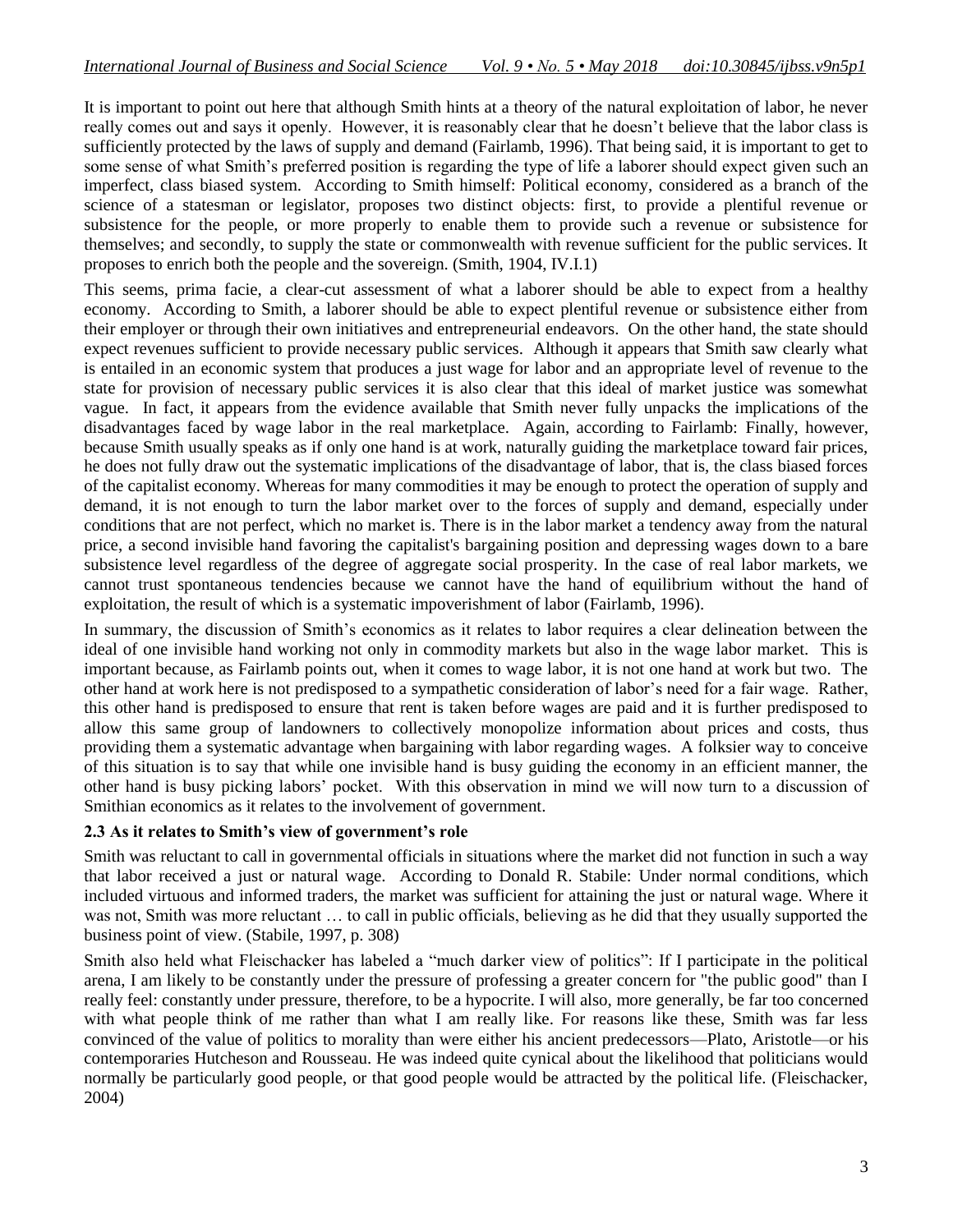One might infer from the above depiction of Smith's attitude toward government that he would not be predisposed to support any of the supposed public goods provided to the citizenry of Great Britain. However, this conclusion would be hasty in light of other observations both in the secondary literature and from WN itself. A more accurate view of Smith's attitude would be to say that he would prefer to minimize government's role in the lives of the citizens, thus allowing the greatest freedom possible for each to pursue their own individual selfinterests while at the same time recognizing that there are some legitimate roles for government to play in the life of a nation. And, it may not be an overstatement to say legitimate roles that ultimately assist a nation to grow and prosper in its commercial life. These limitations may be characterized as what Smith thought of as "fundamental" sovereign duties". According to Nicholas Phillipson in his biography of Adam Smith, the fundamental sovereign duties that Smith spent time considering were defense, justice, public works, education and religion (Phillipson, 2010). In the case of national defense, Smith argues against libertarians who wanted to reduce the protection of the nation to local militias. His argument maintains that a standing army is that instrument of the sovereign which ensures the perpetuation of a country. By inference, it is further likely that if the security of a nation is ensured by a standing army so too will be the commercial enterprises of that nation. According to Smith: A well-regulated standing army is superior to every militia. Such an army, as it can best be maintained by an opulent and civilized nation, so it can alone defend such a nation against the invasion of a poor and barbarous neighbour. It is only by means of a standing army, therefore, that the civilization of any country can be perpetuated, or even preserved for any considerable time. (Smith, 1904, V.1.38)

In the case of justice, Smith appears intent on pointing out that government is primarily interested in protecting the propertied class from those who have no property. As Smith puts it (Smith, 1904, V.1.55): Civil government, so far as it is instituted for the security of property, is in reality instituted for the defence of the rich against the poor, or of those who have some property against those who have none at all.

According to Phillipson, this sort of Smithian observation was: …a way of reminding citizens and the magistrates that the task of maintaining a viable system of justice meant preserving inequality and fostering the sense of security on which improvement depended, something that demanded a rigorously impartial enforcement of the rules of justice in societies in which partialities were deeply ingrained. (Phillipson, 2010)

Perhaps the place where Smith's mistrust of modern governments is most apparent is in his discussion of government's role in the development of infrastructure such as roads, canals, bridges, etc. According to Smith, the costs related to development of this public infrastructure should fall on those who use it and on local organizations and not on taxpayers and the sovereign (Phillipson, 2010). Smith makes this point as follows: The abuses which sometimes creep into the local and provincial administration of local and provincial revenue, how enormous soever they may appear, are in reality, however, almost always very trifling in comparison of those which commonly take place in the administration and expenditure of the revenue of a great empire. They are, besides, much more easily corrected. (Smith, 1904, V.1.89)

The maintenance of a judiciary was another aspect of governmental responsibility that Smith addresses in WN. Here again he seems to be interested in pointing out that the judiciary should be self-sustaining from the fees of the court (Phillipson, 2010). After all these considerations regarding governmental responsibilities are taken into consideration, it appears that for Smith, the responsibility that weighed most heavily on his mind was the cost of national defence. Why? The answer seems instinctively straightforward, that is, the burden of taxation on the people. According to Phillipson, this cost of defence:…was bound to be a charge on the taxpayer, would be heaviest in technologically advanced societies, and could all too easily become ruinous in an age of incessant warfare. Smith's fears of the costs of modern warfare pervade the entire discussion of governance (Phillipson, 2010). We now turn to a discussion of modern capitalism and Smithian capitalism.

## *3. Modern Capitalism and Smithian Capitalism: The Same Beast?*

In this section, we look at modern capitalism and compare it to the capitalism we believe Smith envisioned to see if they are equivalent or if there are substantive variances between them.

## **3.1 The organizing model of modern capitalism**

What organizing model best describes modern capitalism? The best answer may be the least appealing. The least appealing answer, which may be closest to the truth, is simply this: it depends on who you ask. Jack Russell Weinstein in his article titled "The Wealth of Nations and the Morality of Opulence" points out: Edward J. Harpham once began an article by writing that many Adam Smith's are presented to us in the secondary literature.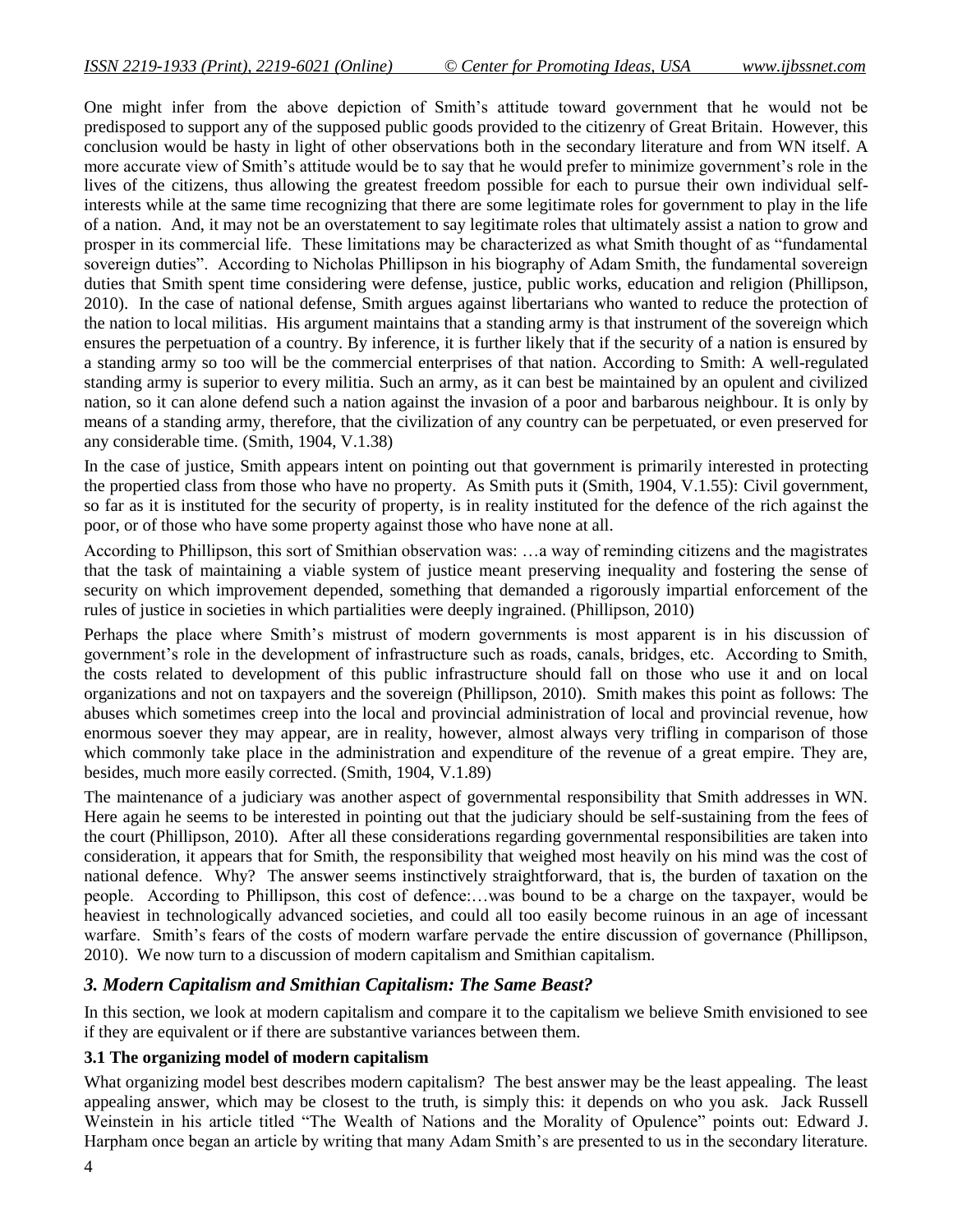The new wave of Smith scholarship is so varied that one's reading of the  $18<sup>th</sup>$ -century Scott is bound to change significantly as one switches secondary sources. (Weinstein, 2007, p. 61)

As it turns out, Weinstein does not agree with Harpham's view that there are many Adam Smith's to be found in the secondary literature. For Weinstein, there are just two Smith's, …one that adopts a certain caricature bending *A Theory of Moral Sentiments* into irrelevance, and one that regards him as a moral philosopher with a theory of political economy fully integrated into his ethics (Weinstein, 2007).

In either case, whether there are "many" or just "two", the critical point to keep in mind is, if it is more than one, then there is clearly enough wiggle room to portray Smith either as a sympathetic moral philosopher concerned with the consequences of human actions in the marketplace or as an amoral, value-free, self-interested *homo economicus*. Thus, between these two choices, even if that is all there is, one can see the obvious potential for the development of two entirely different systems of economics.

Given the above discussion regarding which Adam Smith is the real Adam Smith, two examples here will suffice to make this point. As mentioned earlier in this paper, Sam Fleischacker points out that the late University of Chicago economist George Stigler believed that WN was a stupendous palace erected upon the granite of selfinterest. Fleischacker suggests that Stigler's position is representative of the majority view (understood as neoclassical economics) over the last two centuries. Fleischacker makes the claim that the majority view is wrong. He continues, "To claim that Smith's [Wealth of Nations](http://www.econlib.org/library/Smith/smWN.html) is grounded on the assumption that people inevitably act out of self-interest, and to imply that the book's major contribution grows out of that assumption, is to misread it severely" (Fleischacker, 2004). Harvard economist Amartya Sen, in discussing the recent global economic crisis (here understood to mean the crisis beginning in 2007-2008 and continuing until 2010), argued that the crisis was partly due to an overestimation of the wisdom to be found in market processes (Sen, 2009, §3). He continues:…the crisis is now being exacerbated by anxiety and lack of trust in the financial market and in businesses in general—responses that have been evident in the market reactions to the sequence of stimulus plans, including the \$787 billion plan signed into law in February by the new Obama administration. As it happens, these problems were already identified in the eighteenth century by Smith, even though they have been neglected by those who have been in authority in recent years, especially in the United States, and who have been busy citing Adam Smith in support of the unfettered market. (Sen, 2009)

So, from Sen's perspective, Adam Smith, often depicted as endorsing unfettered markets, was fully aware of the potential downside of this position. Therefore, it seems reasonable to conclude that he would not agree with such an interpretation of his overall intent in WN. The remainder of this part of the paper focuses on various aspects of modern capitalism. The analysis in this section is primarily interested in finding out which, if either, of the conflicting views of Adam Smith, the neoclassical (majority view) or, what this writer is choosing to call the comprehensive view (that is, the view that says you can't properly interpret Smith's WN unless you interpret it through the lens of TMS). In order to get at this question, we will look at modern capitalism through three lenses:

- Lens 1: Smith as critic of;
- Lens 2: A crisis of values in:
- Lens 3: A proper foundation for;

#### **3.2 Smith as critic of modern capitalism**

One residual, yet exceedingly interesting question grinning up from the bottom of the philosophical mug, begging to be answered, is whether Adam Smith, were he suddenly to reappear on the contemporary economic scene, would be critical of what he finds. A plausible conclusion of this paper is that given Smith's interest in both moral philosophy and economics (he was after all a moral philosopher before he was an economist), it is reasonable to believe that he would in fact be critical of the current state of affairs in modern capitalism. In fact, the plausibility of this conclusion does seem to entail an inference to a best explanation given the various interpretations of Smith found in the secondary literature. One is reminded of Smith's well-known quote from WN where he states in unequivocal terms, "All for ourselves, and nothing for other people, seems, in every age of the world, to have been the vile maxim of the masters of mankind (Smith, 1904, III.IV.10). And, it is fair to assume that if Smith were here today this same observation could be easily adapted to the current state of affairs in modern capitalism. So, let's look at some of the evidence supporting such an inference. According to Michael Novak in his article titled "Economics as Humanism": For more than a century now economics has been advanced and practiced as a science, on the model of physics and mathematics. It was not always so.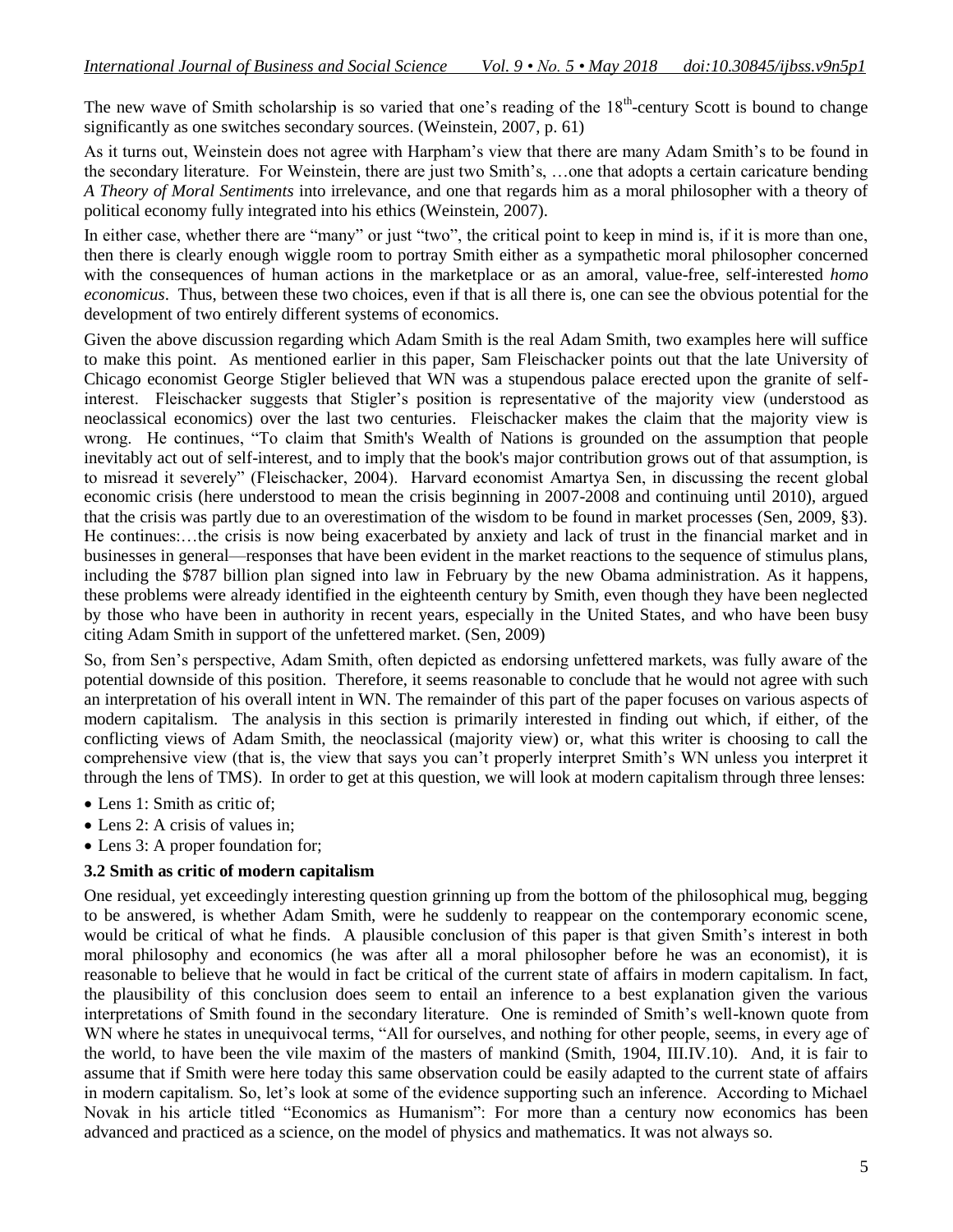From Adam Smith's *Inquiry into the Nature and the Causes of the Wealth of Nations* in 1776 until well after the publication of John Stuart Mill's *Principles of Political Economy* in 1848, economics was viewed as a branch of moral philosophy astonishingly underdeveloped by earlier philosophers. (Novak, 1997, p. 18)

From Novak's discussion we see that economics was not always thought of as a science modeled after physics or mathematics. Rather, it was, at least until Mill's *Political Economy* in 1848, a branch of philosophy, and more specifically, that branch of philosophy commonly referred to as moral philosophy. If Novak's observation here correctly reflects the way economics was thought about until 1848, then it seems reasonable to suggest that Smith, publishing TMS in 1759 and WN in 1776, was most likely thinking of the enterprise of economics in just the way Novak suggests it was thought of, as a branch of moral philosophy. In addition to Novak's observation, Amartya Sen appears to be supportive of this conclusion as well: Smith did not take the pure market mechanism to be a free motive to be all that is needed. The importance of motives other than the pursuit of one's own gain, going beyond even the more refined motivation that Smith called "prudence", was first outlined by Smith with much force and clarity in *The Theory of Moral Sentiments*.(Sen, 2009, 53)

It is undeniably the case that evidence is available in a variety of books and peer reviewed journals supportive of this conclusion. So, it seems to follow that this interpretation must, minimally, be taken as a serious competitor when it comes to accurately depicting Adam Smith's critical position regarding modern economics. We now move from Smith as critic of modern capitalism to a discussion of modern capitalism as it relates to what can only be described as a crisis of values.

#### **3.3 A crisis of values in modern capitalism**

What meaning is there in suggesting that modern capitalism is entangled in a crisis of values? If one accepts the dogma of a neoclassical, positivistic view of modern capitalism, then one would likely find such an assertion meaningless. In other words, how can a social science that is believed by most of its contemporary practitioners to be amoral, value-free and self-interested have, at the same time, a crisis of values? This seems, at face value, contradictory. E. Ray Canterbery in *The Making of Economics: the Foundation*, expresses this idea straightforwardly:…we would be remiss not to note that the free market ethic leans toward the extreme of selfishness (fierce individualism) rather than toward empathy or altruism. There is little room for collective decision making in an ethic arguing that every individual should go his or her own way. (Canterbery, 2003, p. 7)

He continues this line of thought when speaking specifically about University of Chicago economist Milton Friedman: According to Friedman, 'Few trends could so thoroughly undermine the very foundations of our free society as the acceptance by corporate officials of a responsibility other than to make as much money for their stockholders as possible. This [social responsibility] is a fundamentally subversive doctrine. (Canterbery, 2003).

What appears to be at work here can only be described as the modern or majority view of capitalism, at least, from the perspective of what Noam Chomsky calls neoliberalism. According to Robert W. McChesney (Chomsky, 1999, Introduction, p.7), Neoliberalism is the defining political economic paradigm of our time—it refers to the policies and processes whereby a relative handful of private interests are permitted to control as much as possible of social life in order to maximize their personal profit.

From this particular point of view the only apparent value is that of self-interest or more to the point, unrestrained greed.<sup>1</sup> So, if there is a crisis of values in modern capitalism, it would seem to be anything that deterred modern capitalism from its *[raison d'être](http://dictionary.oed.com.ezproxy.uis.edu:2048/cgi/entry/50196639?)*, that is, if it were in any way deterred from the single-minded pursuit of greed itself. But, is this a fair interpretation of what one means when they speak of a crisis of values in modern capitalism?

In their paper titled "Some Costs of American Corporate Capitalism", Kasser, Cohn, Kanner, and Ryan (2007, p. 3), discussing what they call American Consumer Capitalism (ACC) make the following statement:…we will show that ACC fosters and encourages a set of values based in self-interest, a strong desire for financial success, high levels of consumption, and interpersonal styles based on competition. The consequence of such an emphasis is that ACC also tends to oppose, undermine, de-emphasize, and "crowd out" goals and values for caring about the broader world, cultivating close interpersonal relationships, and, especially among poorer individuals, feeling worthy and free; notably, such aims are typically associated with psychological well-being, optimal performance, social cohesion, and ecological sustainability.

 $\overline{a}$ 

 $<sup>1</sup>$  One is reminded of how this sort of value-free economic policy is summed up in the movie "Wall Street" by Gordon Gekko</sup> as portrayed by Michael Douglas:<http://www.americanrhetoric.com/MovieSpeeches/moviespeechwallstreet.html>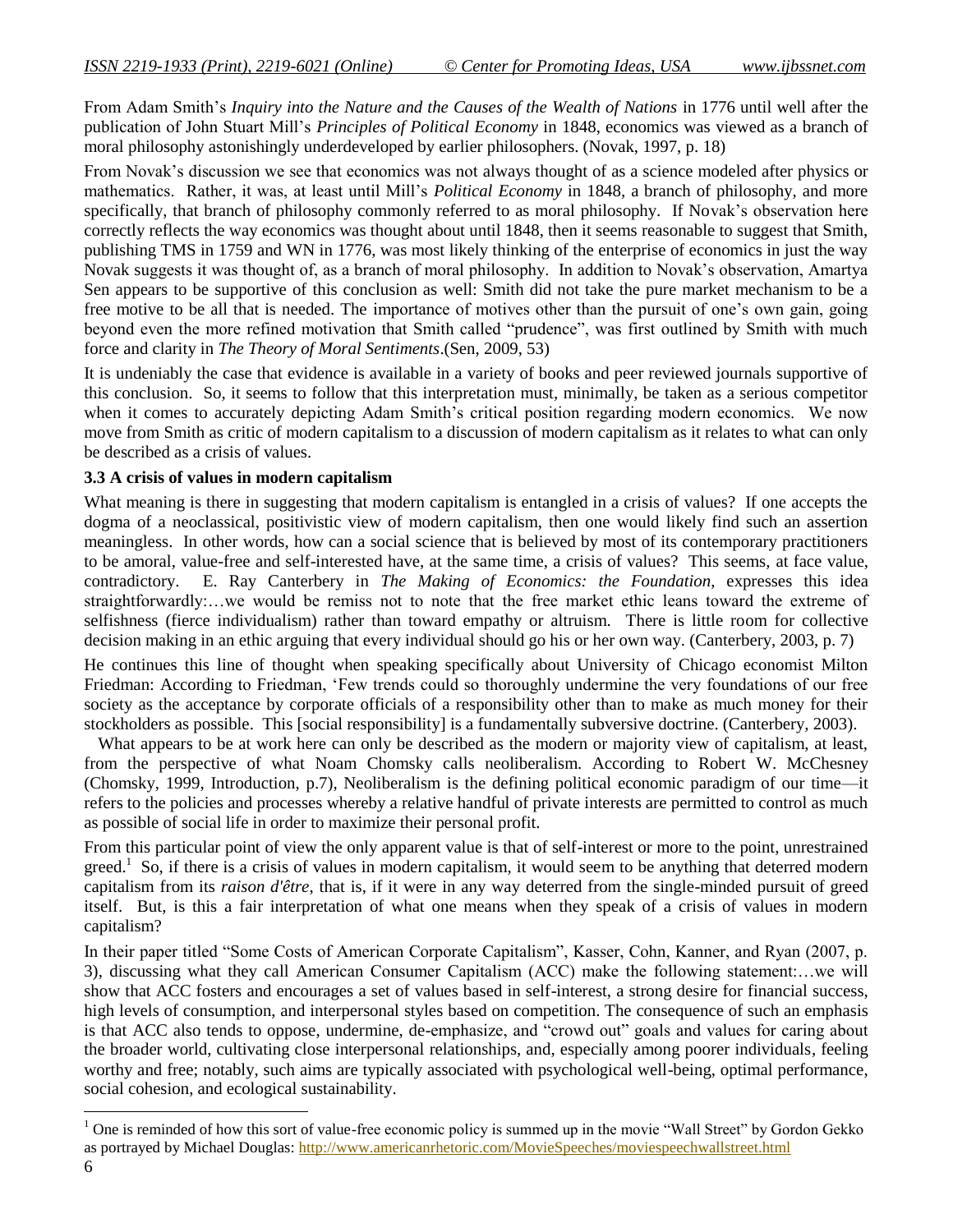Here we see what can only be described as a set of values seemingly at odds with those in the neoclassical, positivistic tradition who argue to the contrary. It seems fair to conclude that either modern capitalism does or does not embrace certain values. If it does not, then Friedman and those of his positivistic ilk have it right. If it does, then it would seem reasonable to conclude that the prospect of a values crisis in modern economics is a real possibility. In this paper it is assumed that there is a crisis of values in modern capitalism. As mentioned, this entails the counter-argument that modern capitalism is not a value-free enterprise as many economists have argued. As a first approximation at describing this crisis of values let's look again at the work of Kasser et al: What we hope comes into relief from our brief description is that ACC carries with it certain practices and beliefs that foster the pursuit of self-interest, competition, economic growth, and high levels of consumption. As such, ACC is more than just money and goods—it is a system of beliefs, social relationships, and institutions that encourage, regulate, and direct human motivations and values (just as religion, political systems, and other features of societies do). As we have mentioned, for ACC to take hold successfully in a culture, it must engage people in competitive institutions, entice them with an ever-new panoply of desirable goods, and expose them to practices and ideologies that lead them to internalize values for self-interest, competition, and economic advancement. When people adopt these attitudes and values, ACC becomes further anchored within the culture, and increasingly determines the beliefs and concerns people embrace, reject, or ignore, and the institutions that they will support or oppose. In short, like any social system, ACC fosters ideological values and institutional practices that further fuel its goals and suppresses other values and practices at odds with its aims (Kasser, et al., 2007).

So, as a first attempt at unpacking this values crisis we can say that the values that are in conflict are most likely related to the internalization of ideological values such as self-interest, competition, and economic advancement. However, what this first attempt doesn't do is clearly describe what this crisis of values is. So, a second attempt will be required in order to get at the crisis itself. First, we see that the values already mentioned have been internalized. According to Kasser et al. when discussing their research: This empirical research, conducted with different methodologies, from different theoretical perspectives, and with thousands of individuals from dozens of nations around the world, leads to a provocative conclusion: The values and goals most closely expressive of ACC's ideology and institutions are also those that oppose and potentially undermine people's concern for: a) promoting the welfare of others in the broader community; b) developing a sense of connection and closeness to other humans; and c) choosing paths in life that help them to feel worthy and autonomous (Kasser, et al, 2003).

We begin to see that this crisis of values is between modern free-market ideology and the resultant undermining of people's concern for the welfare of others, the development of a sense of connection and closeness to other humans, and the choosing of paths leading to a sense of worthiness and autonomy. One might say it comes down to a sense of a loss of freedom in one's options or choices. Kasser et al. draw the following conclusion regarding this sense of loss: In sum, this evidence shows that three of the beliefs central to ACC (i.e., materialism, competition, and self-interest) are unlikely to be experienced by most individuals as freely chosen. Instead, such beliefs tend to be associated with feelings of pressure and coercion. What this suggests, then, is that the ideology of ACC may be at odds with one of the deepest psychological needs of people, as they find it difficult to fully and wholly endorse the system's key goals, beliefs, and norms (Kasser, et al, 2003).

With this second attempt at identifying this crisis of values it seems that if Kasser et al. have it right then the crisis of values is a crisis between those values advocated by ACC such as materialism, competition and self-interest and the feelings of being pressured and coerced into adopting these values as one's own. Further, this crisis goes more deeply because, again assuming the plausibility of Kasser's argument; it strikes at the core values of the individual person. That is, the values of ACC are in some sense counter-intuitive to what people really believe about the moral foundations of capitalism.

Thus, it seems fair to conclude that this crisis of values points once again to the unwarranted bifurcation of Adam Smith's two major works, and somehow in this process, severing the latter corpus from its moral predecessor. One ought not be too surprised by this outcome. All too often in our post-enlightenment milieu we find "men of science" eagerly exorcising the remnants of souls from bodies. They do this in the name of positivistic reductionism. And, they do it with the expectancy of jettisoning any antiquated metaphysical baggage such as moral sentiments, that have somehow managed to cling, however tenuously, to the now emaciated remains of what they call *homo economicus*.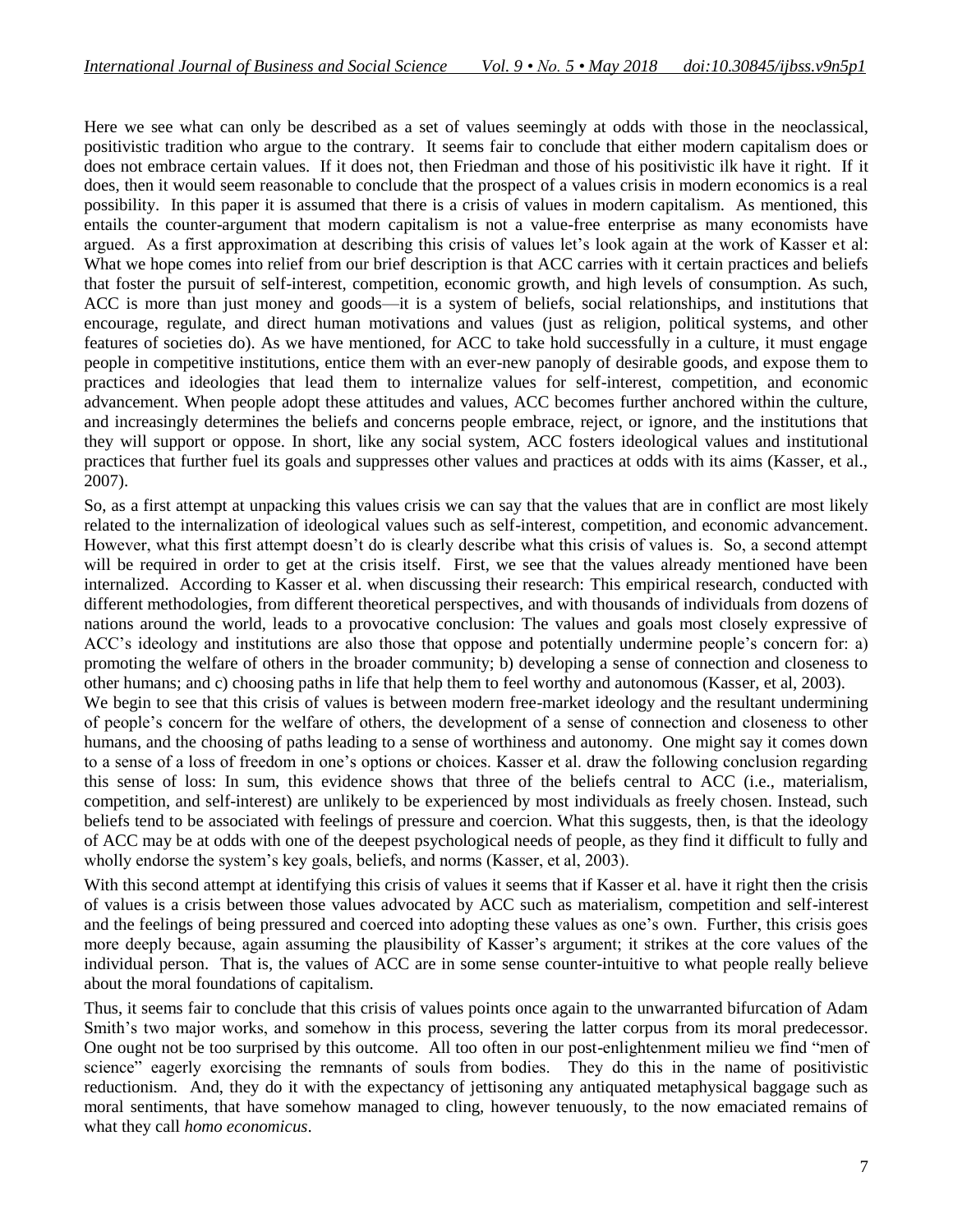Other scholars see this crisis of values in similar ways to the vision depicted above by Kasser et al. In his book *Adam Smith's Moral Philosophy* Jerry Evensky differentiates between what he calls "Chicago Smith" and ―Kirkaldy Smith‖. On the one hand, Chicago Smith symbolizes *homo economicus*, or that being whose actions are guided by the single-minded pursuit of personal utility maximization, also known as greed. On the other hand, Kirkaldy Smith (Kirkaldy, Scotland is the place of Smith's birth) rejects the one dimensionality of Chicago Smith. Evensky states: Kirkaldy Smith does not assume that we are one dimensional in our motives, does not see history as a "digression" in his analysis, and does not offer a deductive analysis that "cries out for mathematical formulation". Quite to the contrary Kirkaldy Smith would reject a reductionist approach (Evensky, 2005, p. 247). There appears to be sufficient evidence supportive of the argument that modern economic theory, or Chicago Smith economics, has catalyzed a crisis of values. Thus, in this paper we conclude that there is in fact a crisis of values in modern capitalism. We turn now to a discussion of the question of Smith's view of what is necessary to assure that modern economic theory is erected upon a proper foundation.

#### **3.4 A proper foundation for economic activity**

In keeping with the argument of this paper, it is consistent to conclude at the outset of this section that the proper foundation for understanding Adam Smith's economics is his TMS. Further, it is consistent to conclude that any other interpretation of Smith's corpus that does not start with this foundation leads to serious error and, as was just demonstrated above, to a crisis of values. Of course, there are arguments on both sides of this controversy depending on one's particular point of view. It should be obvious by now that those of the Chicago Smith persuasion would disagree with these conclusions. On the other hand, those supportive of Kirkaldy Smith will most likely align themselves with these conclusions. According to Denis Collins (1994), he is often asked if business ethics is a contradiction in terms and if business people are becoming less ethical. As to the first question his typical response is that there is an ethic for conducting business but that many people don't like it. Collins continues, "Amongst academics, however, I refer them to Adam Smith's rarely read, magnificent ethical treatise, *The Theory of Moral Sentiments* that provides the ethical foundation for capitalist activities" (Collins, 1994). Patricia Werhane, in her book *Adam Smith and His Legacy for Modern Capitalism* further undergirds this claim by Collins: Despite the historical resolution of the Adam Smith Problem, even today some readers, primarily philosophers, concentrate on the TMS, assuming that the WN has little to do with moral philosophy. Others, many of whom are social scientists, including political theorists and economists, focus almost exclusively on Smith's second work, the Wealth of Nations (WN). Fewer refer to his earlier treatise on moral psychology, despite historical evidence to suggest that he meant the TMS to form the moral foundation for his other writings. When applying Smith's views to modern economic theory, commentators do not always take into account the moral psychology of the TMS from which the notions of self-interest, natural liberty, and the invisible hand are derived (Werhane, 1991, 9).

## *4.0 Conclusion*

The above argument suggests that the value-free, neoclassical model of economics is not the economics that Adam Smith had in mind when he was writing his TMS and then, seventeen years later, WN. Rather, the argument holds to the view that it isn't possible to adequately interpret WN without TMS. To suggest otherwise is as ludicrous as supposing that a room full of monkeys with typewriters will eventually manage to recreate even one of the great masterpieces of Western literature. That being said, it seems a reasonable conclusion to this paper to say that if there is a values crisis in modern capitalism such as the one portrayed in this paper, then it seems to follow that a capitalism not based on a moral foundation will be the final result. A result that appears to be staring us directly in the eyes in this first quarter of the twenty-first century. To reiterate the words of Adam Smith as discussed earlier in this paper, this breed of value-free capitalism seems to take us full circle, "All for ourselves, and nothing for other people, seems in every age of the world, to have been the vile maxim of the masters of mankind" (Smith, 1904).

## *References*

Canterbery, E. R. (2003). The making of economics: Volume I, the foundation. Singapore: World Scientific Publishing Co. Pte. Ltd.

Chomsky, N. (1999). Introduction. Profit over people. New York: Seven Stories Press. Kindle Edition.

Collins, D. (1994). The fall of business ethics in capitalist society: Adam Smith revisited. Business Ethics Quarterly, 4(4), 519–535.